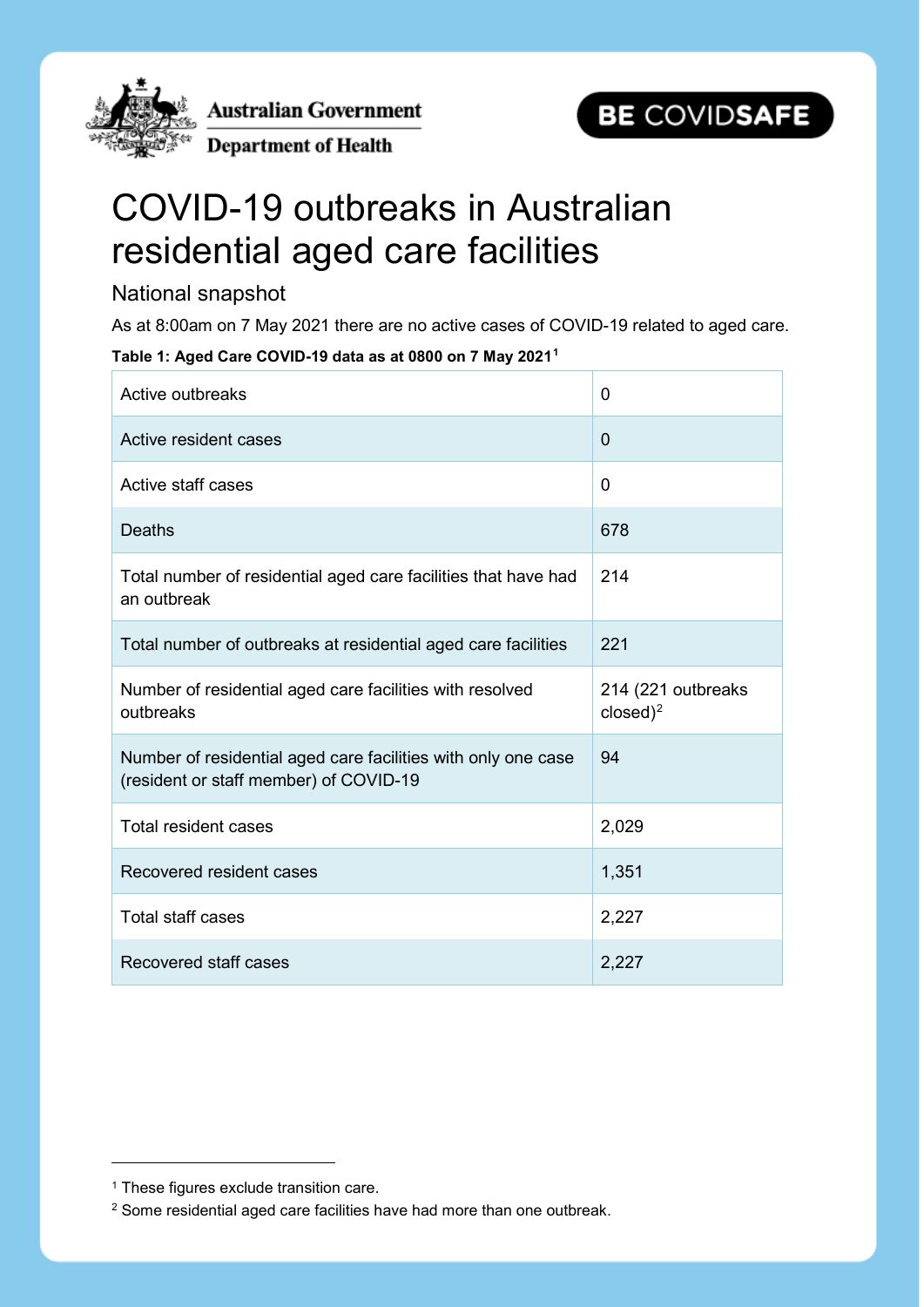# Analysis

### **Current situation in Australia**

In Australia, a total of 29,886 cases of COVID-19 have been reported, including 2[3](#page-1-0)7<sup>3</sup> active cases and 910 deaths.

As at 8:00am 7 May 2021, there are no active cases of COVID-19 in a staff member in a Commonwealth funded aged care service.

As at 8:00am on 7 May 2021, there are no active cases in residential aged care recipients.

The last new active case of COVID-19 in a residential aged care recipient was identified on 26 September 2020.

There have been no active cases of COVID-19 in aged care recipients since 28 October 2020.





No. of aged care facilities who have had cases

Of the 214 residential aged care facilities that have had a case(s) of COVID-19, 95 facilities (44 per cent) have had a single case of COVID-19.

-

<span id="page-1-0"></span><sup>3</sup> \*Classification of active cases varies by jurisdiction.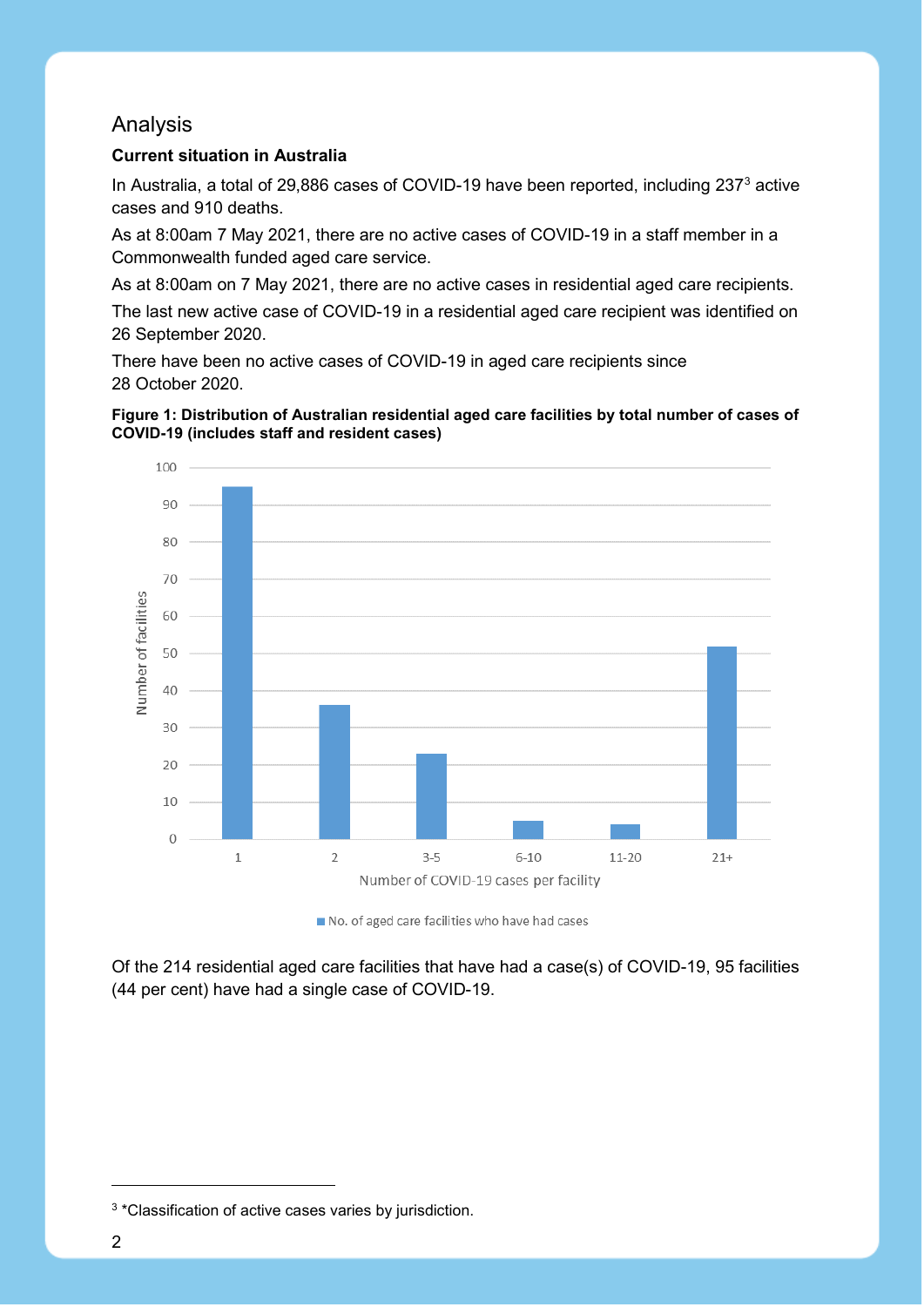

#### **Figure 2: Number of daily reported COVID-19 cases in Australian residential aged care facilities overlayed with national locally acquired cases[4.](#page-2-0)**

#### **International comparisons**

During the COVID-19 pandemic, no country has been able to avoid outbreaks or deaths in residential aged care when there has been widespread community transmission.

The Australian death rate is 0.37 per cent (3.7 in 1,000) against the total number of residential aged care beds across the country.

By comparison, Canada has experienced more than 22 times the number of deaths in care homes; than Australia as at 7 May 2021.

• As at 7 May 2021, Canada had experienced 24,269 deaths – 15,129 (or 62 per cent) in care homes.

#### **Influenza cases and influenza-associated deaths**

Sadly influenza kills many elderly Australians each year many of whom live in aged care **facilities** 

Influenza is an important issue in residential care. Residents, particularly the elderly, are often vulnerable to influenza due to co-morbidities and/or advanced age, and the environment of communal living facilitates the spread of respiratory agents<sup>5</sup>.

Notification data for influenza by accommodation setting is not reported to the National Notifiable Disease Surveillance System (NNDSS).

-

<span id="page-2-0"></span><sup>4</sup> National daily cases sourced from NNDSS data as at 15 April 2021 and are filtered to locally acquired cases. Case numbers reflect the date of reporting which may differ to diagnosis date. Residential aged care facility staff and resident data sourced from the Department of Health Aged Care COVID Liaison Team. Totals reflect the date of case report and may be affected by delayed reporting.

<sup>&#</sup>x27;RACF' refers to cases in residential aged care facilities (staff and residents)

<span id="page-2-1"></span><sup>5</sup> Reference: Guidelines for the Prevention, Control and Public Health Management of Influenza Outbreaks in Residential Care Facilities in Australia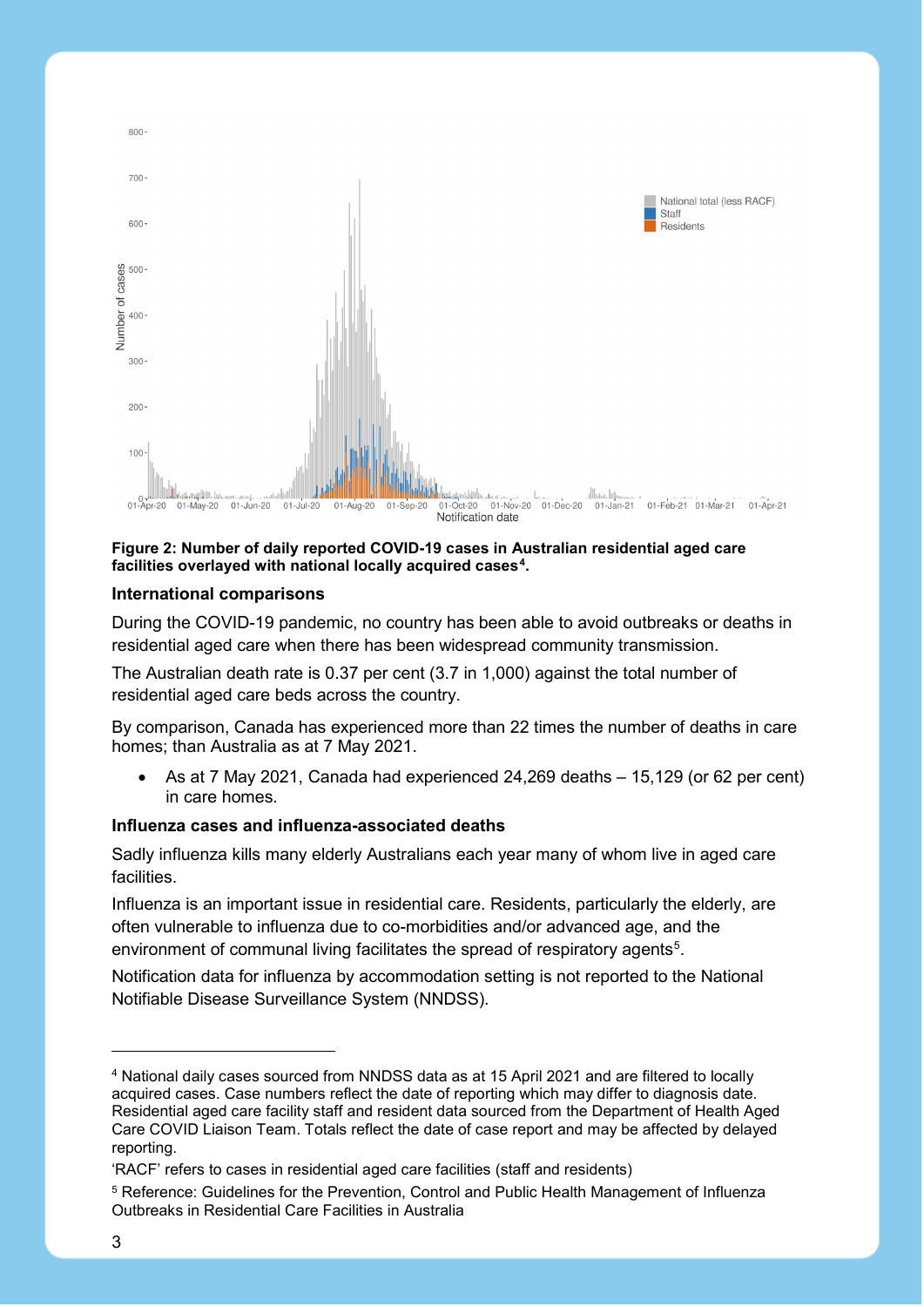The following data represents persons aged 65 and over for all accommodation settings. In those aged over 65 years, in the period 1 January to 31 December for each year\*:

- The 2017 influenza calendar year data recorded the highest levels of influenza activity since 2009 swine flu pandemic with over 1,064 older Australians dying from influenza.
- In 2018, 115 older Australians died from influenza.
- In 2019, 839 older Australians died from influenza.
- In 2020, 28 older Australians died from influenza.

\* The data provided were extracted from the NNDSS on 20 January 2021. NNDSS data is analysed and reported based on diagnosis date, which is the true onset date of a case if known, otherwise it is the earliest of the specimen date, the notification date or the notification received date. Due to the dynamic nature of the NNDSS, data in this extract is subject to retrospective revision and may vary from data reported in published NNDSS reports and reports of notification data by states and territories.

†No one single system, including notification data, provides the full picture on influenza, because influenza is a common disease and its presenting symptoms are non-specific, resulting in an under-representation of activity in national systems. The epidemiology of influenza is informed by a number of different systems, of which only one, national notification data, is presented here. Elements of the COVID-19 response, including social distancing measures, diversion of testing resources to COVID-19 diagnosis and resource implications of response activities, are affecting the number of notifiable disease cases notified to the NNDSS. Case numbers presented may not reflect actual notification trends. These effects may differ by jurisdiction

§Year on year comparisons of deaths in notified cases of influenza may not be reliable due to retrospective revision, variation across jurisdictions in methodology, representativeness and timeliness of death data. Further, cases' outcome of infection may be retrospectively updated to "died" at a later point in the year.

#### **Workforce in active residential aged care outbreaks**

As part of the aged care response, significant surge workforce assistance has been provided including by both State and National Aged Care Emergency Response (NACER) teams, with many workers deployed from interstate.

| <b>Agency</b>                                                              | <b>Resources Supplied (as at 02 May 2021)</b>                                                                                                                                                                                                                                                                                           |
|----------------------------------------------------------------------------|-----------------------------------------------------------------------------------------------------------------------------------------------------------------------------------------------------------------------------------------------------------------------------------------------------------------------------------------|
| State and NACER (National<br><b>Aged Care Emergency</b><br>Response) Teams | Tasmanian Government: 7 clinical and 2 support staff.<br>Western Australian Government: 19 clinical personnel<br>and 4 support staff.<br>South Australian Government: 18 clinical personnel and<br>4 support staff.<br>12 NACER teams (70 personnel) have been deployed.<br>The deployment of State and NACER teams is now<br>complete. |
| Recruitment, Consulting, and<br><b>Staffing Association (RCSA)</b>         | Staff supplied to fill 24,762 shifts.                                                                                                                                                                                                                                                                                                   |
| Healthcare Australia                                                       | Staff supplied filled 5,249 shifts for workforce surge and<br>2,295 shifts for NACER teams.                                                                                                                                                                                                                                             |
| Mable                                                                      | Supplied 130 staff to fill 2,711 shifts.                                                                                                                                                                                                                                                                                                |

| Table 2: Workforce resources supplied to residential aged care facilities |  |  |  |
|---------------------------------------------------------------------------|--|--|--|
|---------------------------------------------------------------------------|--|--|--|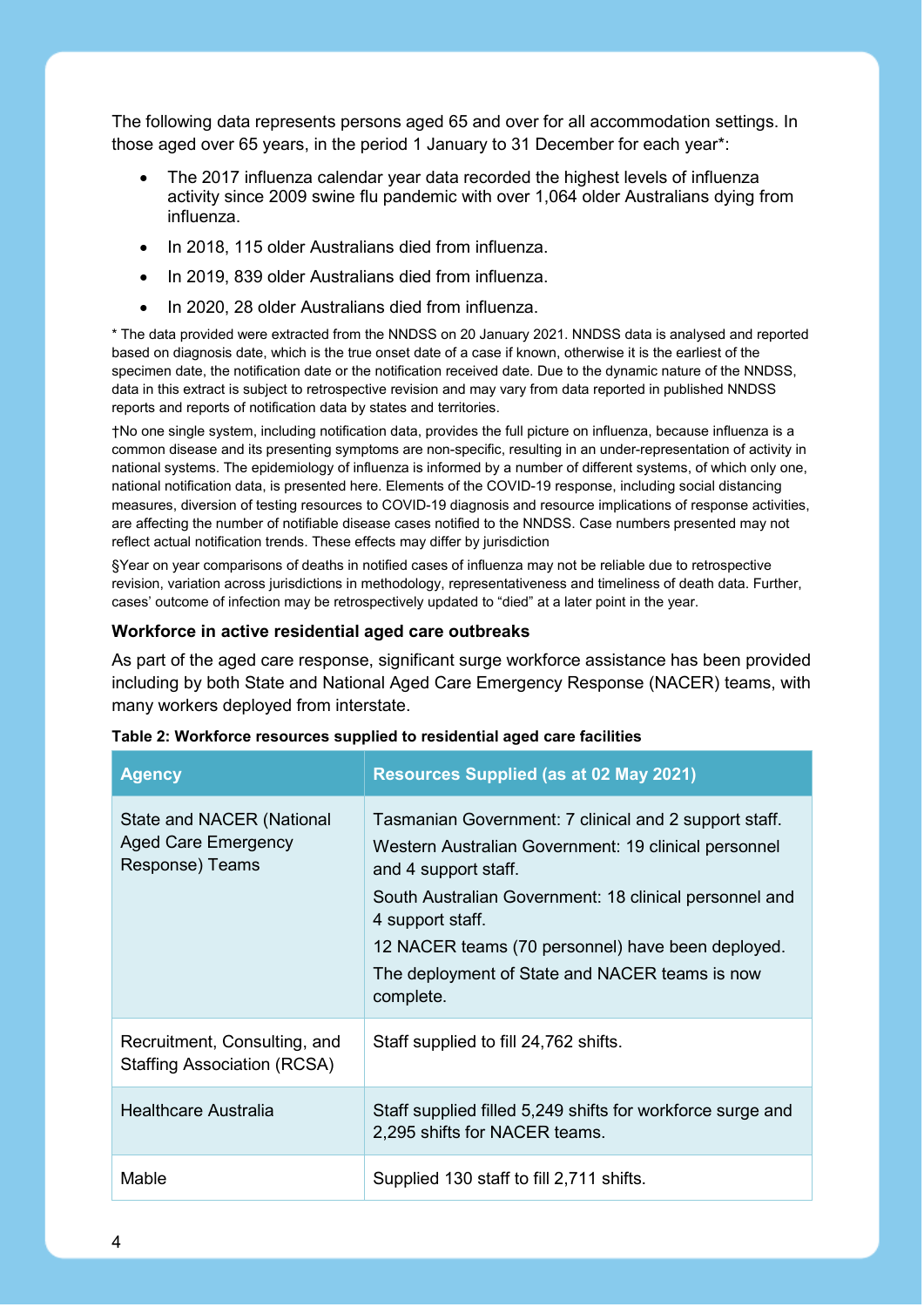| <b>Agency</b>                                                       | <b>Resources Supplied (as at 02 May 2021)</b>                                                                                  |
|---------------------------------------------------------------------|--------------------------------------------------------------------------------------------------------------------------------|
| <b>Aspen Medical</b>                                                | Supplied 270 staff to fill 751 roles including clinical first<br>responders.                                                   |
| Health X                                                            | Supplied 43 staff to fill 1,839 shifts.                                                                                        |
| <b>Torrens Health</b>                                               | Supplied 1,248 shifts in surge workforce roles and 1,270<br>shifts as Residential Aged Care visitation Assistants<br>(RACVAs). |
| <b>Residential Aged Care</b><br><b>Visitation Assistant (RACVA)</b> | RACVAs completed 1,205 shifts.                                                                                                 |

## **Provision of personal protective equipment (PPE)**

A range of resources and online training on the use of PPE is available on the Department's website for aged care workers.

Since March 2020, the Commonwealth Government has been working with state and territory governments to ensure aged care facilities have sufficient PPE. PPE is dispatched both directly from the National Medical Stockpile (NMS) and by jurisdictions on the NMS' behalf, depending on the specific circumstances.

As at 04 May 2021, the NMS has provided aged care facilities with approximately:

- 20 million masks
- 5 million gowns
- 11 million gloves
- 4 million goggles and face shields
- 80,000 bottles of hand sanitiser

The NMS remains well positioned to respond rapidly to critical shortages of PPE and other medical supplies anywhere in Australia. This includes a series of bulk dispatches of personal protective equipment (PPE) intended to avert any potential critical supply shortages, as well as urgent deployments to organisations and individuals at risk of exposure to COVID-19.

## **Testing of aged care residents and staff**

The Australian Government has engaged Sonic Healthcare to provide a dedicated pathology service for the testing of suspected cases of COVID-19 in residential aged care facilities. The service is intended to supplement existing public health pathology services in aged care through the provision of services from the private sector as required. Testing regimens for residents and staff at aged care facilities that experience a COVID-19 outbreak is based on advice from the relevant Public Health Unit. As at 27 April 2021, Sonic Healthcare has conducted 358,009 COVID-19 tests at 2,409 unique residential aged care facilities nationally.

## **Vaccination in Residential Aged Care Facilities**

The Australian Government has identified consumers and staff in RACFs as being high priority targets for Phase 1 of its vaccine rollout. They will be among the first to receive the vaccine (along with residents of disability facilities).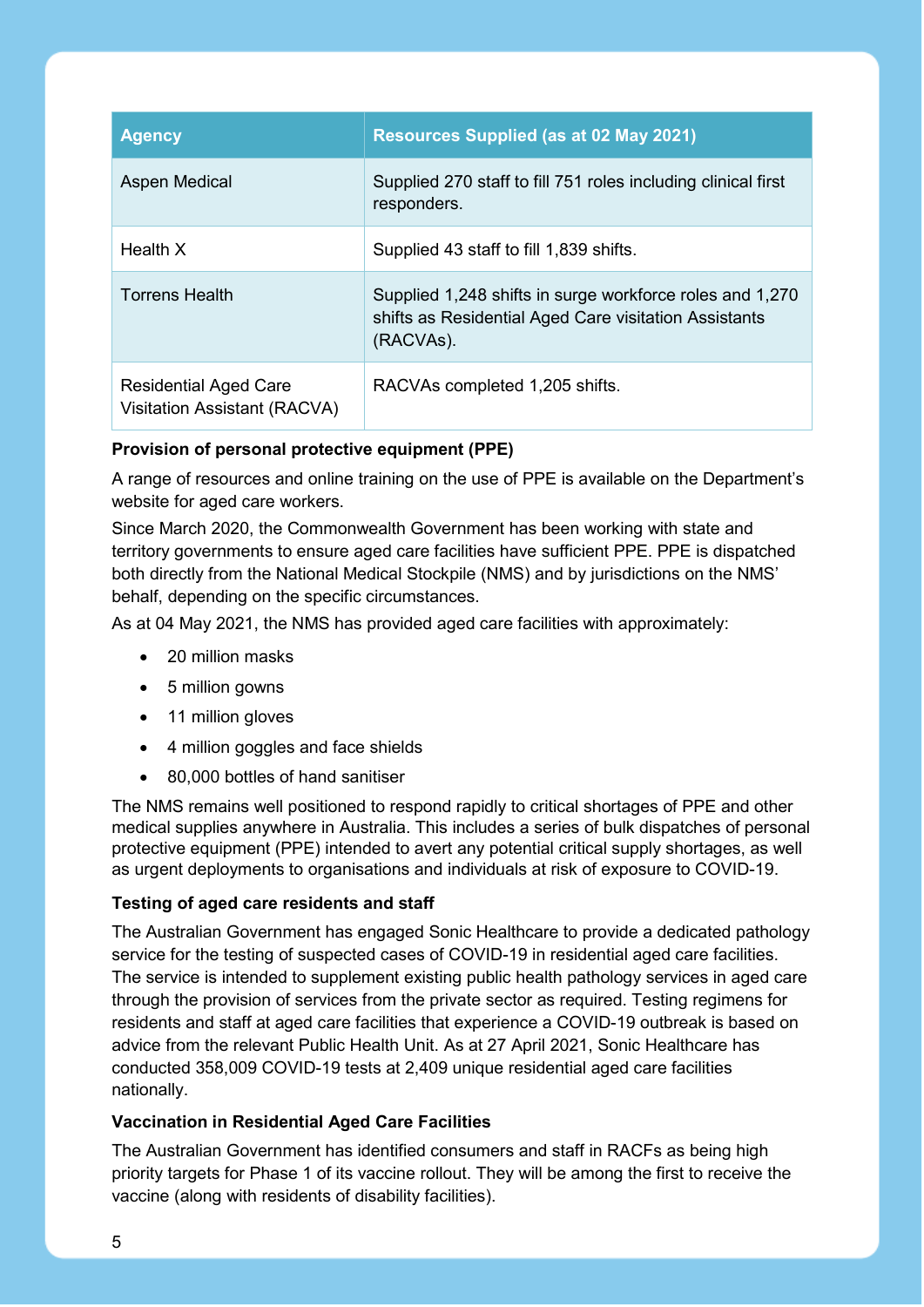As at 6 May 2021, 247,101 COVID-19 vaccine doses have been administered to people in 1,833 residential aged care facilities across Australia. 1,222 of these facilities have had their second dose visit.

#### **Infection control and audits**

The Aged Care Quality and Safety Commission (Commission) conducted an infection control monitoring (ICM) program in all Australian jurisdictions, working in partnership with local health authorities. This program was in addition to the Commission's usual assessment and auditing program, and included spot checks to residential aged care services, without an outbreak, to check compliance with PPE and infection control arrangements. The purpose of the visit was to observe infection control practices, to ensure that staff, management and visitors were adhering to safe personal protective equipment protocols and to safe infection control arrangements as required under the quality standards.

Between 1 March 2020 and 8 April 2021, the Commission undertook 3,601 unannounced visits and announced/short notice visits nationally. During this period 2,964 visits relating to infection control were made nationally.

The Commission is now transitioning to a COVID-normal regulatory response. The ICM spot check visits will no longer be undertaken as separate activities and have been folded into usual regulatory operations from April 2021 onwards. The Commission, however, remains ready to stand up ICM spot checks as required and retains the capability to respond rapidly to identified risks to aged care services presented by cases of community transmission in any part of Australia.

All residential aged care facilities are required to engage an onsite clinical lead to provide leadership and increase capacity in relation to infection prevention and control. The Australian Government is providing a second payment of the COVID-19 supplement to assist facilities in meeting the additional costs of preparing for and responding to COVID-19.

In addition, under the Commonwealth-State Plan to boost aged care preparedness, states and territories are complementing the activity being undertaken by the Commission through additional site visits by state health services at the local level, which includes work relating to infection prevention and control (see Table 3 below). These visits are strengthening state health service relationships with local aged care services as part of the standing up of joint health aged care emergency response centres in each jurisdiction.

The Australian Government is working collaboratively with the states and territories to further bolster infection prevention and control through high quality face-to-face training in the aged care sector. In particular, the Government has committed \$57.8 million to fund states and territories to deploy accredited infection prevention and control (IPC) experts into residential aged care facilities to provide training, and assist with the refinement of outbreak management plans where needed.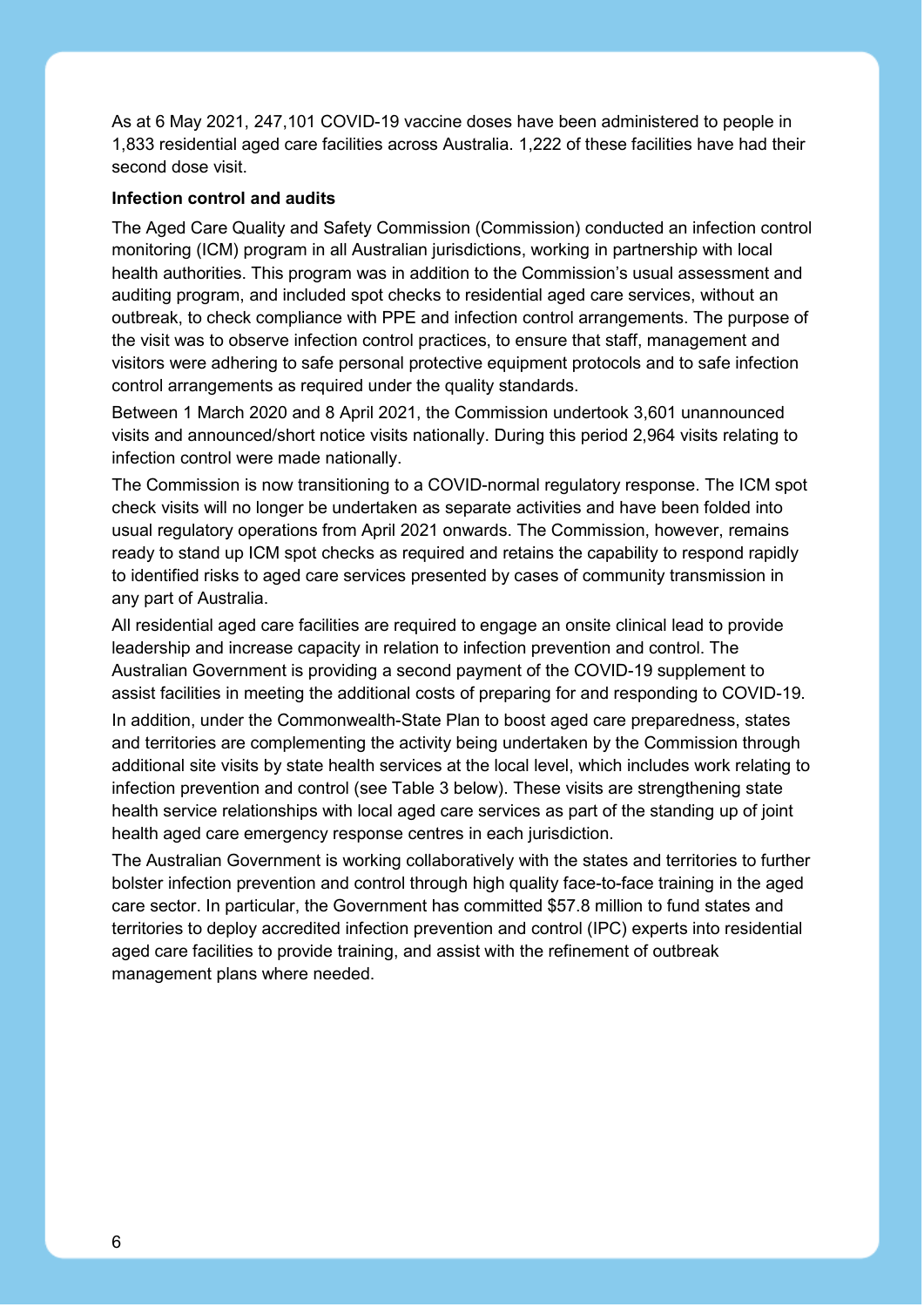#### **Table 3: Total Quality Assessment and Monitoring Activities with residential services (including IPC), by type and month 1 June 2020 – to 6 May 2021**

| <b>Regulatory</b><br><b>Activities</b> | Jun<br>$-20$ | Jul-<br>20 | 'Aug-<br>20 | Sep-<br>20 | Oct-<br>20 | <b>Nov-20</b> | Dec-<br>20 | Jan<br>$-21$ | Feb-<br>21 | <b>Mar</b><br>$-21$ | Apr-<br>21 | $May -$<br>21 | <b>Total</b> |
|----------------------------------------|--------------|------------|-------------|------------|------------|---------------|------------|--------------|------------|---------------------|------------|---------------|--------------|
| <b>Site visits</b>                     | 115          | 132        | 329         | 580        | 485        | 329           | 360        | 292          | 258        | 292                 | 152        | 30            | 3,354        |
| Non-site<br>activities                 | 73           | 1,407      | 2,790       | 437        | 338        | 468           | 1,119      | 340          | 329        | 209                 | 85         | 5             | 7,600        |
| <b>Total</b><br>activities             | 188          | 1,539      | 3,119       | 1,017      | 823        | 797           | 1,479      | 632          | 587        | 501                 | 237        | 35            | 10,954       |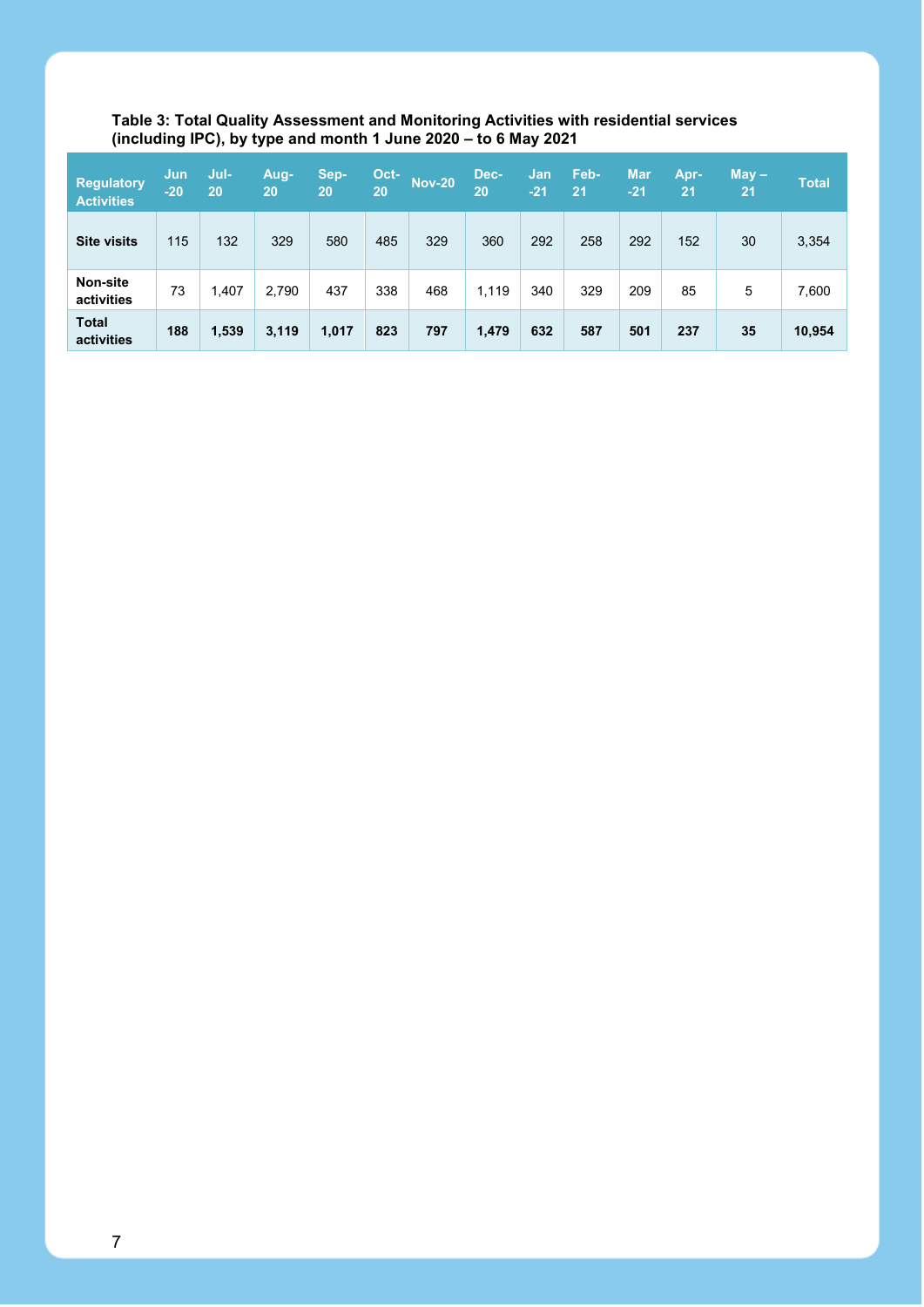# <span id="page-7-0"></span>Appendix 1: National residential aged care services with two or more positive COVID-19 cases

Victorian data is from the Public Health Events Surveillance System (PHESS). Case data for residential aged care facilities in all states except Victoria is collected by the Commonwealth Government.

| <b>No</b>      | <b>State</b> | <b>Residential Aged Care Facility</b> | <b>Total</b><br><b>Cases</b> | <b>Resident</b><br>total | <b>Resident</b><br>resolved | <b>Staff</b><br>total | <b>Staff</b><br><b>Resolved</b> | <b>Resident</b><br>deaths <sup>6</sup> | <b>Resolved</b><br>/ Active |
|----------------|--------------|---------------------------------------|------------------------------|--------------------------|-----------------------------|-----------------------|---------------------------------|----------------------------------------|-----------------------------|
| 1              | <b>NSW</b>   | Dorothy Henderson Lodge, BaptistCare  | 22                           | 17                       | 11                          | 5                     | 5                               | 6                                      | $\mathsf{R}$                |
| $\mathbf{2}$   | <b>NSW</b>   | Newmarch House Aged Care Facility     | 71                           | 37                       | 18                          | 34                    | 34                              | 19                                     | R                           |
| $\mathbf{3}$   | <b>NSW</b>   | Opal Aged Care Bankstown              | 6                            | 3                        | $\mathbf 0$                 | $\mathbf{3}$          | 3                               | 3                                      | $\mathsf{R}$                |
| 4              | <b>NSW</b>   | Storm Village - Anglican Care         | $\overline{2}$               | $\mathbf{0}$             | 0                           | $\overline{2}$        | $\overline{2}$                  | 0                                      | R                           |
| 5              | SA           | Anglicare Brompton                    | 4                            | $\mathbf 0$              | $\mathbf 0$                 | 4                     | 4                               | $\mathbf 0$                            | $\mathsf{R}$                |
| 6              | <b>TAS</b>   | Melaleuca Home For The Aged           | $\overline{2}$               | 1                        | $\Omega$                    | $\mathbf{1}$          | $\mathbf{1}$                    | $\mathbf{1}$                           | R                           |
| $\overline{7}$ | <b>VIC</b>   | Arcare Burnside                       | 5                            | $\mathbf 0$              | $\mathbf{0}$                | 5                     | 5                               | $\mathbf 0$                            | $\mathsf{R}$                |
| 8              | <b>VIC</b>   | Arcare Craigieburn                    | 82                           | 37                       | 22                          | 45                    | 45                              | 15                                     | $\mathsf{R}$                |
| 9              | <b>VIC</b>   | <b>Arcare Maidstone</b>               | $\overline{7}$               | $\mathbf 0$              | $\mathbf 0$                 | $\overline{7}$        | $\overline{7}$                  | $\mathbf 0$                            | $\mathsf{R}$                |
| 10             | <b>VIC</b>   | Arcare Sydenham                       | 47                           | 22                       | 16                          | 25                    | 25                              | 6                                      | R                           |
| 11             | <b>VIC</b>   | Assisi Centre Aged Care               | 3                            | $\mathbf 0$              | $\mathbf 0$                 | 3                     | $\overline{3}$                  | $\mathbf 0$                            | $\mathsf{R}$                |
| 12             | <b>VIC</b>   | Aurrum Healesville                    | $\overline{2}$               | 0                        | $\Omega$                    | $\overline{2}$        | $\overline{2}$                  | $\mathbf{0}$                           | R                           |
| 13             | <b>VIC</b>   | <b>Aurrum Plenty</b>                  | 83                           | 47                       | 34                          | 36                    | 36                              | 13                                     | $\mathsf{R}$                |
| 14             | <b>VIC</b>   | Aurrum Reservoir                      | 3                            | 0                        | 0                           | 3                     | 3                               | 0                                      | $\mathsf{R}$                |

 $\overline{a}$ 

<sup>&</sup>lt;sup>6</sup> In Victoria, a death is reported when a person with COVID-19 dies during an active outbreak at an aged care facility, irrespective of the cause of death.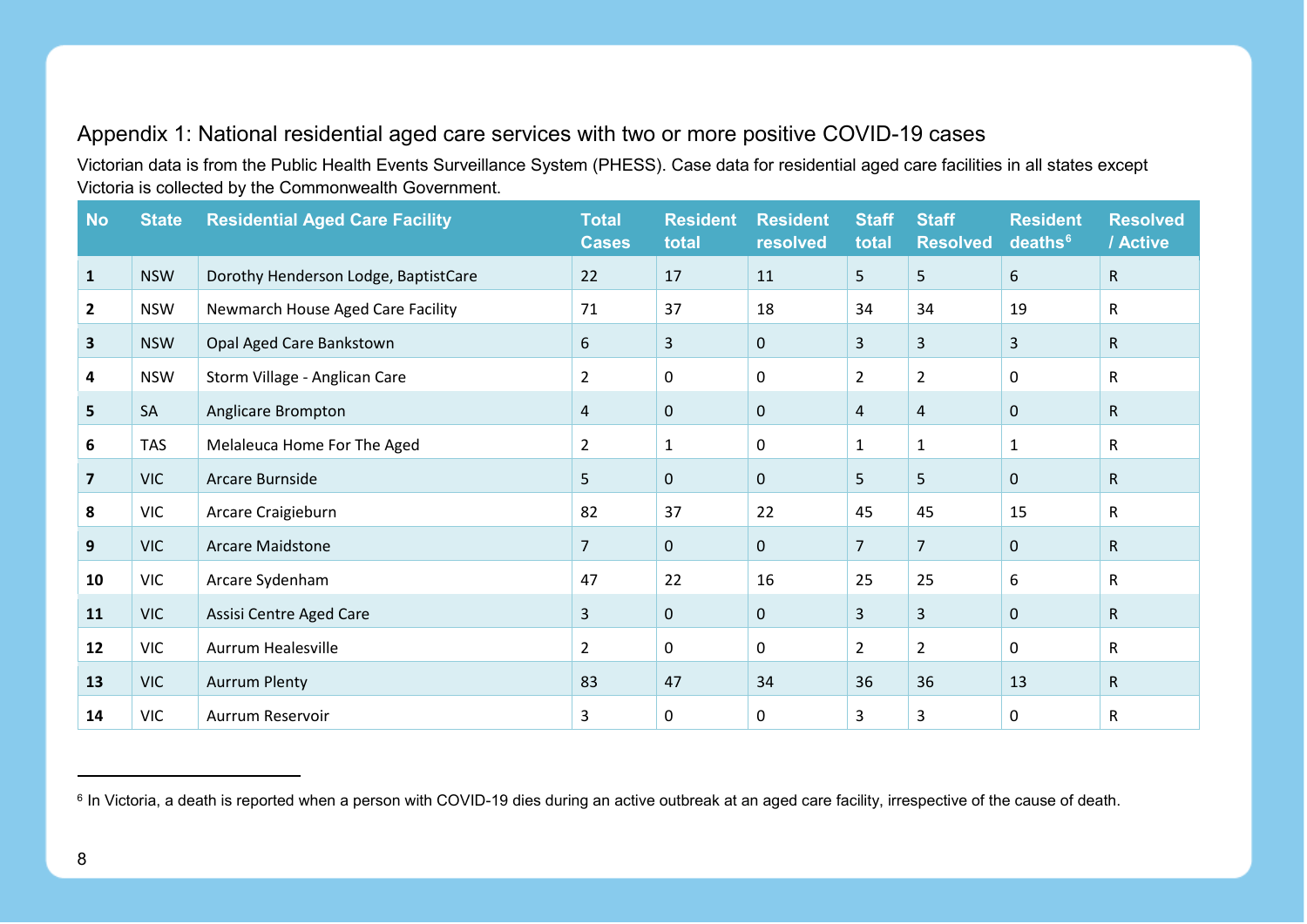| <b>No</b> | <b>State</b> | <b>Residential Aged Care Facility</b>  | <b>Total</b><br><b>Cases</b> | <b>Resident</b><br>total | <b>Resident</b><br>resolved | <b>Staff</b><br>total | <b>Staff</b><br><b>Resolved</b> | <b>Resident</b><br>deaths <sup>6</sup> | <b>Resolved</b><br>/ Active |
|-----------|--------------|----------------------------------------|------------------------------|--------------------------|-----------------------------|-----------------------|---------------------------------|----------------------------------------|-----------------------------|
|           |              |                                        |                              |                          |                             |                       |                                 |                                        |                             |
| 15        | <b>VIC</b>   | Avonlea Grange Hostel                  | $\overline{2}$               | $\mathbf 0$              | $\mathbf 0$                 | $\overline{2}$        | $\overline{2}$                  | $\pmb{0}$                              | $\mathsf{R}$                |
| 16        | <b>VIC</b>   | <b>Baptcare Brookview Community</b>    | 21                           | 10                       | 9                           | 11                    | 11                              | $\mathbf{1}$                           | $\mathsf{R}$                |
| 17        | <b>VIC</b>   | <b>Baptcare Strathalan Community</b>   | $\overline{2}$               | $\mathbf 0$              | $\mathbf 0$                 | $\overline{2}$        | $\overline{2}$                  | 0                                      | $\mathsf{R}$                |
| 18        | <b>VIC</b>   | <b>Baptcare The Orchards Community</b> | $\overline{2}$               | 0                        | 0                           | $\overline{2}$        | $\overline{2}$                  | 0                                      | $\mathsf{R}$                |
| 19        | <b>VIC</b>   | Baptcare Wyndham Lodge Community       | 232                          | 101                      | $71\,$                      | 131                   | 131                             | 30                                     | $\mathsf R$                 |
| 20        | <b>VIC</b>   | Benetas St George's                    | 70                           | 32                       | 20                          | 38                    | 38                              | 12                                     | $\mathsf{R}$                |
| 21        | <b>VIC</b>   | <b>Bill Crawford Lodge</b>             | 5                            | $\overline{2}$           | $\overline{2}$              | 3                     | $\mathsf{3}$                    | $\mathbf 0$                            | $\mathsf{R}$                |
| 22        | <b>VIC</b>   | <b>BlueCross Autumdale</b>             | 54                           | 24                       | 11                          | 30                    | 30                              | 13                                     | $\mathsf{R}$                |
| 23        | <b>VIC</b>   | <b>BlueCross Baradine</b>              | 2 <sup>1</sup>               | $\mathbf 0$              | $\mathbf 0$                 | $\overline{2}$        | $\overline{2}$                  | $\mathbf 0$                            | $\mathsf{R}$                |
| 24        | <b>VIC</b>   | <b>BlueCross Chelsea Manor</b>         | 5                            | 0                        | 0                           | 5                     | 5                               | 0                                      | $\mathsf{R}$                |
| 25        | <b>VIC</b>   | <b>BlueCross Elly Kay</b>              | $\overline{2}$               | $\mathbf{1}$             | $\mathbf{0}$                | $\mathbf{1}$          | $\mathbf{1}$                    | $\mathbf{1}$                           | $\mathsf{R}$                |
| 26        | <b>VIC</b>   | <b>BlueCross Ivanhoe</b>               | 5                            | $\mathbf 0$              | 0                           | 5                     | 5                               | 0                                      | $\mathsf{R}$                |
| 27        | <b>VIC</b>   | BlueCross Riverlea (1st Outbreak)      | 3                            | $\mathbf 0$              | $\mathbf 0$                 | $\mathsf{3}$          | $\overline{3}$                  | $\mathbf 0$                            | $\mathsf{R}$                |
| 28        | <b>VIC</b>   | BlueCross Riverlea (2nd Outbreak)      | $\mathbf{1}$                 | 0                        | $\mathbf{0}$                | $\mathbf{1}$          | $\mathbf{1}$                    | 0                                      | R                           |
| 29        | <b>VIC</b>   | <b>BlueCross Ruckers Hill</b>          | 108                          | 48                       | 36                          | 60                    | 60                              | 12                                     | $\mathsf{R}$                |
| 30        | <b>VIC</b>   | <b>BlueCross Silverwood</b>            | $\overline{2}$               | 0                        | 0                           | $\overline{2}$        | $\overline{2}$                  | 0                                      | $\mathsf{R}$                |
| 31        | <b>VIC</b>   | <b>BlueCross The Boulevard</b>         | 69                           | 36                       | 22                          | 33                    | 33                              | 14                                     | $\mathsf{R}$                |
| 32        | <b>VIC</b>   | <b>BlueCross Westgarth</b>             | 32                           | 14                       | 8                           | 18                    | 18                              | 6                                      | R                           |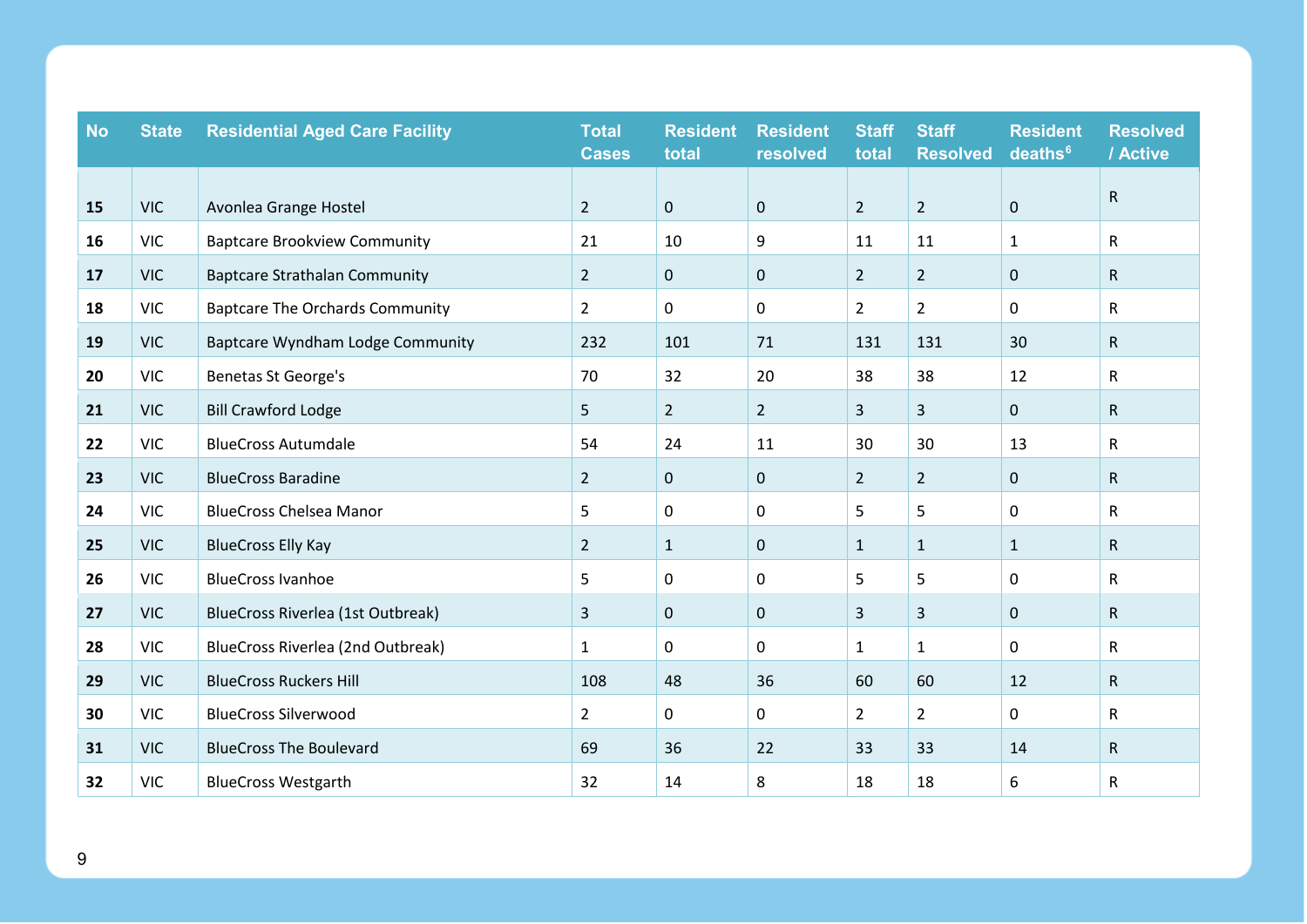| <b>No</b> | <b>State</b> | <b>Residential Aged Care Facility</b>                         | <b>Total</b><br><b>Cases</b> | <b>Resident</b><br>total | <b>Resident</b><br>resolved | <b>Staff</b><br>total | <b>Staff</b><br><b>Resolved</b> | <b>Resident</b><br>deaths <sup>6</sup> | <b>Resolved</b><br>/ Active |
|-----------|--------------|---------------------------------------------------------------|------------------------------|--------------------------|-----------------------------|-----------------------|---------------------------------|----------------------------------------|-----------------------------|
| 33        | <b>VIC</b>   | <b>Boyne Russell House</b>                                    | $2^{\circ}$                  | $\mathbf{0}$             | $\mathbf 0$                 | $2^{\circ}$           | $\overline{2}$                  | $\pmb{0}$                              | $\mathsf{R}$                |
| 34        | <b>VIC</b>   | <b>Bupa Edithvale</b>                                         | 78                           | 44                       | 26                          | 34                    | 34                              | 18                                     | $\mathsf{R}$                |
| 35        | <b>VIC</b>   | <b>Bupa Greensborough</b>                                     | $2^{\circ}$                  | $\mathbf 0$              | $\mathbf 0$                 | $\overline{2}$        | $\overline{2}$                  | $\mathbf 0$                            | $\mathsf{R}$                |
| 36        | <b>VIC</b>   | <b>Bupa Sunshine</b>                                          | $\overline{2}$               | $\mathbf 0$              | $\mathbf{0}$                | $\overline{2}$        | $\overline{2}$                  | 0                                      | $\mathsf{R}$                |
| 37        | <b>VIC</b>   | <b>Bupa Templestowe</b>                                       | 11                           | $\mathbf{3}$             | $\mathbf{1}$                | 8                     | $\,8\,$                         | $\overline{2}$                         | $\mathsf{R}$                |
| 38        | <b>VIC</b>   | <b>Bupa Traralgon</b>                                         | 19                           | $\overline{7}$           | 5                           | 12                    | 12                              | $\overline{2}$                         | R                           |
| 39        | <b>VIC</b>   | <b>Bupa Woodend</b>                                           | 4                            | $\mathbf{1}$             | $\mathbf{1}$                | 3                     | $\mathsf{3}$                    | $\mathbf 0$                            | $\mathsf{R}$                |
| 40        | <b>VIC</b>   | <b>Campbell Place Aged Care Facility</b>                      | $\overline{2}$               | 0                        | 0                           | $\overline{2}$        | $\overline{2}$                  | 0                                      | $\mathsf{R}$                |
| 41        | <b>VIC</b>   | Chomley House Hostel                                          | $\overline{2}$               | $\mathbf 0$              | $\mathbf 0$                 | $\overline{2}$        | $\overline{2}$                  | 0                                      | $\mathsf{R}$                |
| 42        | <b>VIC</b>   | Churches of Christ Care Arcadia Aged Care Service<br>Essendon | 22                           | 10                       | 6                           | 12                    | 12                              | 4                                      | R                           |
| 43        | <b>VIC</b>   | Coppin Centre Melbourne                                       | $2^{\circ}$                  | $\mathbf 0$              | $\mathbf 0$                 | $\overline{2}$        | $\overline{2}$                  | $\mathbf 0$                            | $\mathsf{R}$                |
| 44        | <b>VIC</b>   | Craigcare Pascoe Vale                                         | 94                           | 47                       | 31                          | 47                    | 47                              | 16                                     | $\mathsf{R}$                |
| 45        | <b>VIC</b>   | <b>Cumberland Manor</b>                                       | 107                          | 53                       | 42                          | 54                    | 54                              | 11                                     | $\mathsf{R}$                |
| 46        | <b>VIC</b>   | Doutta Galla Footscray Aged Care Facility (1st<br>Outbreak)   | $\mathbf{1}$                 | $\pmb{0}$                | $\mathsf 0$                 | $\mathbf{1}$          | $\mathbf 1$                     | 0                                      | $\mathsf{R}$                |
| 47        | <b>VIC</b>   | Doutta Galla Footscray Aged Care Facility (2nd<br>Outbreak)   | 56                           | 30                       | 21                          | 26                    | 26                              | 9                                      | $\mathsf{R}$                |
| 48        | <b>VIC</b>   | Doutta Galla Lynch's Bridge Aged Care Facility                | $\overline{2}$               | 0                        | 0                           | $\overline{2}$        | $\overline{2}$                  | 0                                      | $\mathsf{R}$                |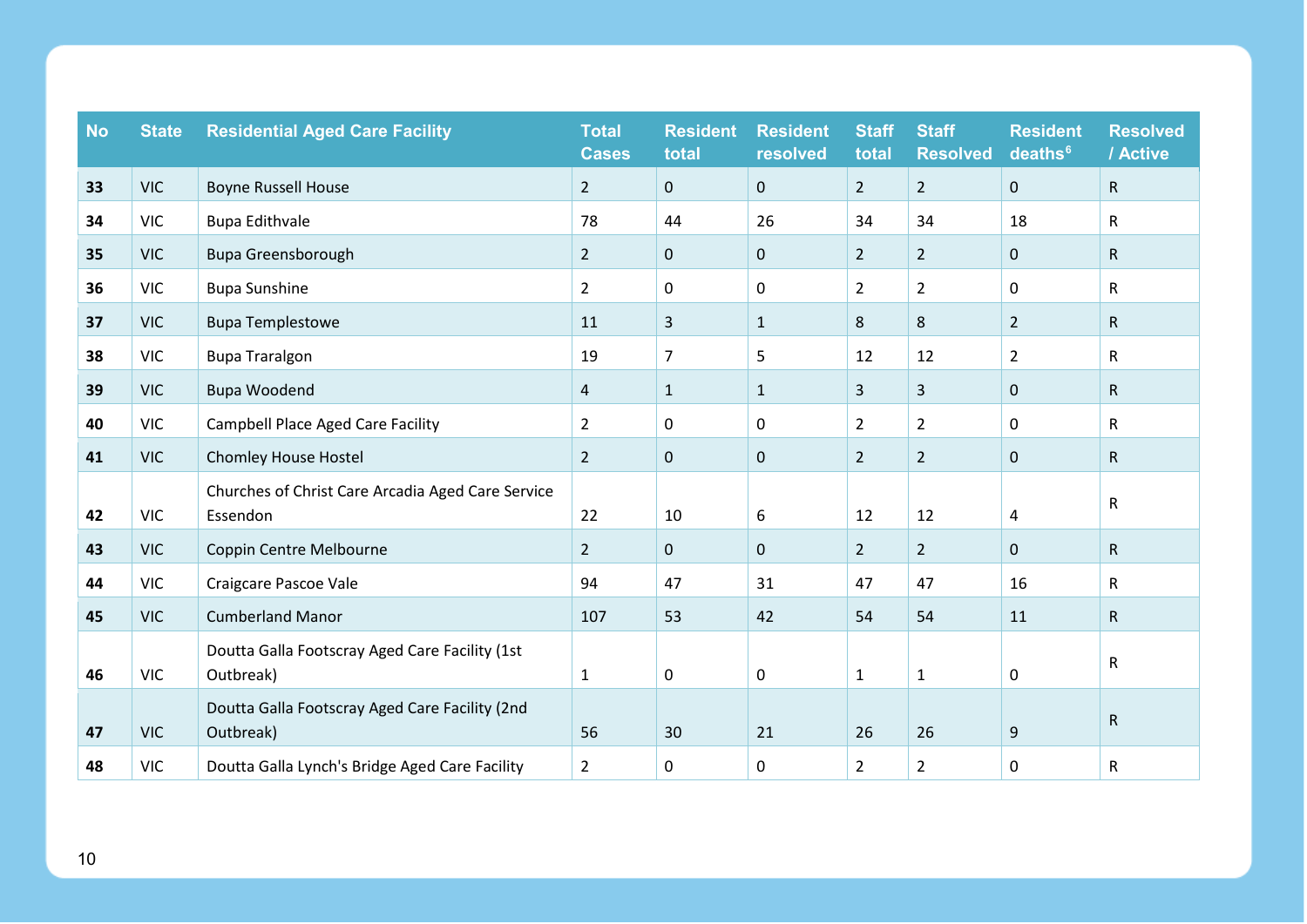| <b>No</b> | <b>State</b> | <b>Residential Aged Care Facility</b>              | <b>Total</b><br><b>Cases</b> | <b>Resident</b><br>total | <b>Resident</b><br>resolved | <b>Staff</b><br>total | <b>Staff</b><br><b>Resolved</b> | <b>Resident</b><br>deaths <sup>6</sup> | <b>Resolved</b><br>/ Active |
|-----------|--------------|----------------------------------------------------|------------------------------|--------------------------|-----------------------------|-----------------------|---------------------------------|----------------------------------------|-----------------------------|
| 49        | <b>VIC</b>   | Doutta Galla Woornack Aged Care Facility           | 42                           | 20                       | 12                          | 22                    | 22                              | 8                                      | $\mathsf{R}$                |
| 50        | <b>VIC</b>   | Doutta Galla Yarraville Village Aged Care Facility | 86                           | 42                       | 25                          | 44                    | 44                              | 17                                     | R                           |
| 51        | <b>VIC</b>   | <b>Edenvale Manor Aged Care Facility</b>           | 20                           | 14                       | 10                          | 6                     | 6                               | $\overline{4}$                         | $\mathsf{R}$                |
| 52        | <b>VIC</b>   | Embracia in Reservoir (1st Outbreak)               | $\mathbf{1}$                 | 0                        | 0                           | $\mathbf{1}$          | $\mathbf{1}$                    | 0                                      | $\mathsf{R}$                |
| 53        | <b>VIC</b>   | Embracia in Reservoir (2nd Outbreak)               | $\mathbf{1}$                 | $\mathbf 0$              | $\mathbf 0$                 | $\mathbf{1}$          | $\mathbf{1}$                    | $\mathbf 0$                            | $\mathsf{R}$                |
| 54        | <b>VIC</b>   | <b>Embracia Moonee Valley</b>                      | 61                           | 26                       | 17                          | 35                    | 35                              | 9                                      | $\mathsf{R}$                |
| 55        | <b>VIC</b>   | <b>Epping Gardens</b>                              | 190                          | 103                      | 65                          | 87                    | 87                              | 38                                     | R                           |
| 56        | <b>VIC</b>   | Estia Health Ardeer                                | 133                          | 49                       | 32                          | 84                    | 84                              | 17                                     | $\mathsf{R}$                |
| 57        | <b>VIC</b>   | Estia Health Glen Waverley                         | 6                            | $\overline{2}$           | $\overline{2}$              | 4                     | $\overline{4}$                  | $\mathbf 0$                            | $\mathsf R$                 |
| 58        | <b>VIC</b>   | Estia Health Heidelberg West                       | 97                           | 29                       | 19                          | 68                    | 67                              | 10                                     | $\mathsf{R}$                |
| 59        | <b>VIC</b>   | Estia Health Keilor (1st Outbreak)                 | 4                            | $\overline{2}$           | $\overline{2}$              | $\overline{2}$        | $\overline{2}$                  | $\mathbf 0$                            | $\mathsf{R}$                |
| 60        | <b>VIC</b>   | Estia Health Keilor (2nd Outbreak)                 | 42                           | 24                       | 18                          | 18                    | 18                              | 6                                      | $\mathsf{R}$                |
| 61        | <b>VIC</b>   | Estia Health Keysborough                           | 21                           | 8                        | 5                           | 13                    | 13                              | 3                                      | R                           |
| 62        | <b>VIC</b>   | Estia Health Ringwood (1st Outbreak)               | $\mathbf{1}$                 | 0                        | 0                           | $\mathbf{1}$          | $\mathbf{1}$                    | 0                                      | $\mathsf{R}$                |
| 63        | <b>VIC</b>   | Estia Health Ringwood (2nd Outbreak)               | $\mathbf{1}$                 | $\mathbf 0$              | $\pmb{0}$                   | $\mathbf{1}$          | $\mathbf 1$                     | $\mathbf 0$                            | $\mathsf R$                 |
| 64        | <b>VIC</b>   | <b>Florence Aged Care Facility</b>                 | 46                           | 28                       | 20                          | 18                    | 18                              | 8                                      | $\mathsf{R}$                |
| 65        | <b>VIC</b>   | Fronditha Thalpori Aged Care Services - St Albans  | 3                            | $\mathbf{1}$             | $\mathbf{0}$                | $\overline{2}$        | $\overline{2}$                  | $\mathbf{1}$                           | $\mathsf{R}$                |
| 66        | <b>VIC</b>   | Glendale Aged Care                                 | 93                           | 45                       | 29                          | 48                    | 48                              | 16                                     | $\mathsf{R}$                |
| 67        | <b>VIC</b>   | <b>Glenlyn Aged Care Facility</b>                  | 63                           | 40                       | 36                          | 23                    | 23                              | $\overline{4}$                         | R                           |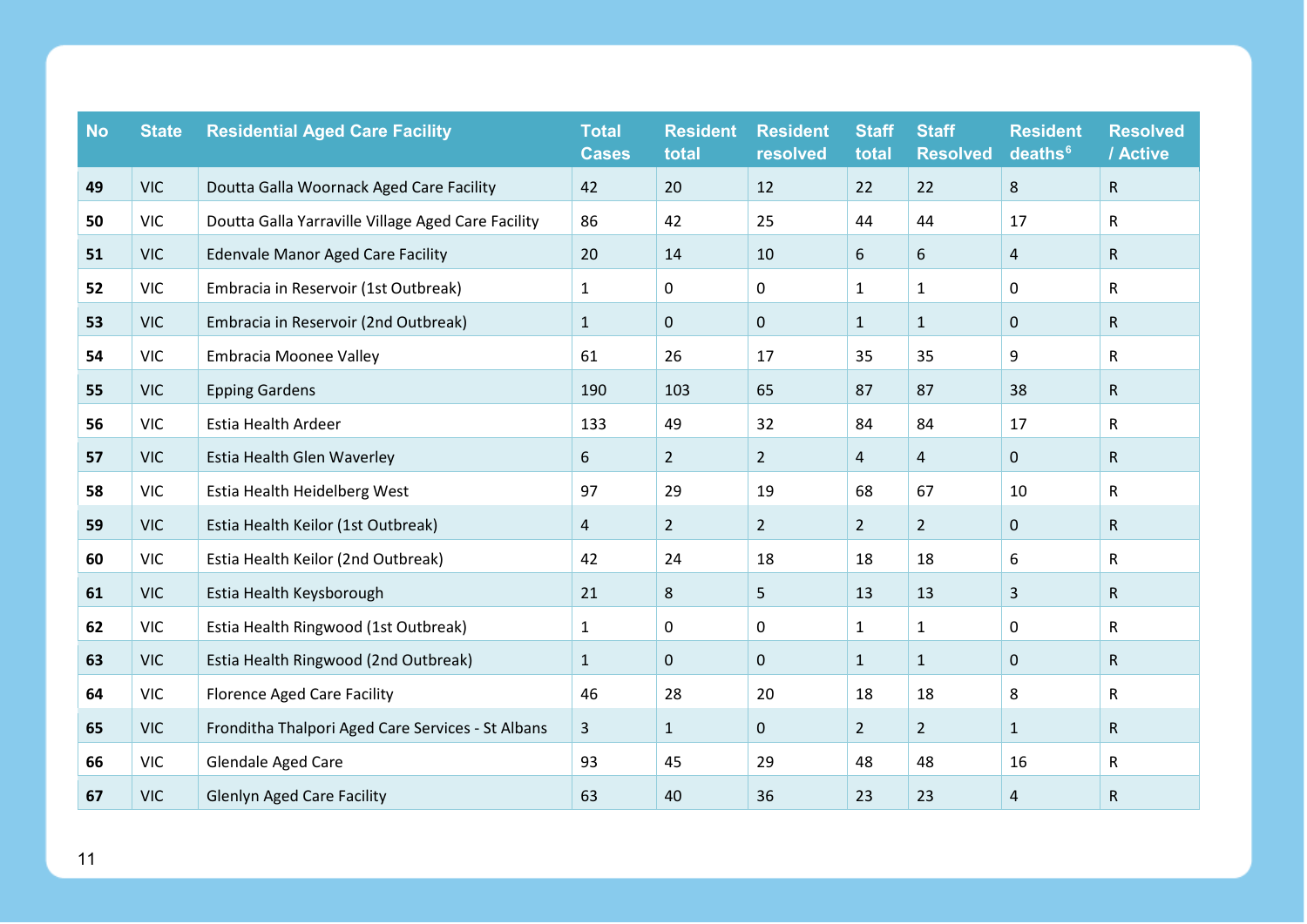| <b>No</b> | <b>State</b> | <b>Residential Aged Care Facility</b>              | <b>Total</b><br><b>Cases</b> | <b>Resident</b><br>total | <b>Resident</b><br>resolved | <b>Staff</b><br>total | <b>Staff</b><br><b>Resolved</b> | <b>Resident</b><br>deaths <sup>6</sup> | <b>Resolved</b><br>/ Active |
|-----------|--------------|----------------------------------------------------|------------------------------|--------------------------|-----------------------------|-----------------------|---------------------------------|----------------------------------------|-----------------------------|
| 68        | <b>VIC</b>   | Grace Of Mary Greek Cypriot Elderly Hostel         | 55                           | 22                       | 11                          | 33                    | 33                              | 11                                     | R                           |
| 69        | <b>VIC</b>   | Grant Lodge Aged Care Facility (1st Outbreak)      | $\mathbf{1}$                 | $\mathbf 0$              | 0                           | $\mathbf{1}$          | $\mathbf{1}$                    | $\mathbf 0$                            | $\mathsf{R}$                |
| 70        | <b>VIC</b>   | Grant Lodge Aged Care Facility (2nd Outbreak)      | $\mathbf{1}$                 | 0                        | 0                           | $\mathbf{1}$          | $\mathbf{1}$                    | 0                                      | R                           |
| 71        | <b>VIC</b>   | HammondCare - Caulfield Village Aged care Facility | $\overline{2}$               | $\overline{2}$           | $\overline{2}$              | $\mathbf 0$           | $\mathbf 0$                     | $\mathbf 0$                            | $\mathsf{R}$                |
| 72        | <b>VIC</b>   | <b>Holloway Aged Care Services</b>                 | 3                            | $\mathbf{1}$             | 0                           | $\overline{2}$        | $\overline{2}$                  | $\mathbf{1}$                           | R                           |
| 73        | <b>VIC</b>   | James Barker House                                 | 3                            | $\mathbf{1}$             | $\mathbf{1}$                | $\overline{2}$        | $\overline{2}$                  | $\mathbf 0$                            | ${\sf R}$                   |
| 74        | <b>VIC</b>   | Japara Central Park                                | 40                           | 18                       | 15                          | 22                    | 22                              | 3                                      | R                           |
| 75        | <b>VIC</b>   | Japara Elanora                                     | 63                           | 31                       | 19                          | 32                    | 32                              | 12                                     | R                           |
| 76        | <b>VIC</b>   | Japara Goonawarra                                  | 103                          | 53                       | 33                          | 50                    | 50                              | 20                                     | R                           |
| 77        | <b>VIC</b>   | Japara Millward                                    | 36                           | 19                       | 15                          | 17                    | 17                              | $\overline{a}$                         | R                           |
| 78        | <b>VIC</b>   | Japara The Regent                                  | 42                           | 21                       | 18                          | 21                    | 21                              | 3                                      | R                           |
| 79        | <b>VIC</b>   | Kalyna Care                                        | 101                          | 57                       | 31                          | 44                    | 44                              | 26                                     | R                           |
| 80        | <b>VIC</b>   | Kirkbrae Kilsyth Nursing Home                      | 115                          | 61                       | 40                          | 54                    | 54                              | 21                                     | R                           |
| 81        | <b>VIC</b>   | Liscombe House                                     | $\overline{2}$               | $\mathbf 0$              | 0                           | $\overline{2}$        | $\overline{2}$                  | $\mathbf 0$                            | ${\sf R}$                   |
| 82        | <b>VIC</b>   | Little Sisters of the Poor St Joseph's Home        | 2                            | 1                        | $\Omega$                    | $\mathbf{1}$          | $\mathbf{1}$                    | 1                                      | R                           |
| 83        | <b>VIC</b>   | Lynden Aged Care                                   | 3                            | $\mathbf{1}$             | $\mathbf{1}$                | $\overline{2}$        | $\overline{2}$                  | $\mathbf 0$                            | R                           |
| 84        | <b>VIC</b>   | <b>Maculata Place Shepparton Villages</b>          | 3                            | 1                        | $\mathbf{1}$                | $\overline{2}$        | $\overline{2}$                  | 0                                      | R                           |
| 85        | <b>VIC</b>   | Martin Luther Homes The Basin                      | $\overline{2}$               | $\mathbf 0$              | $\pmb{0}$                   | $\overline{2}$        | $\overline{2}$                  | $\mathbf 0$                            | R                           |
| 86        | <b>VIC</b>   | Mecwacare John Atchison Centre                     | 84                           | 45                       | 27                          | 39                    | 39                              | 18                                     | R                           |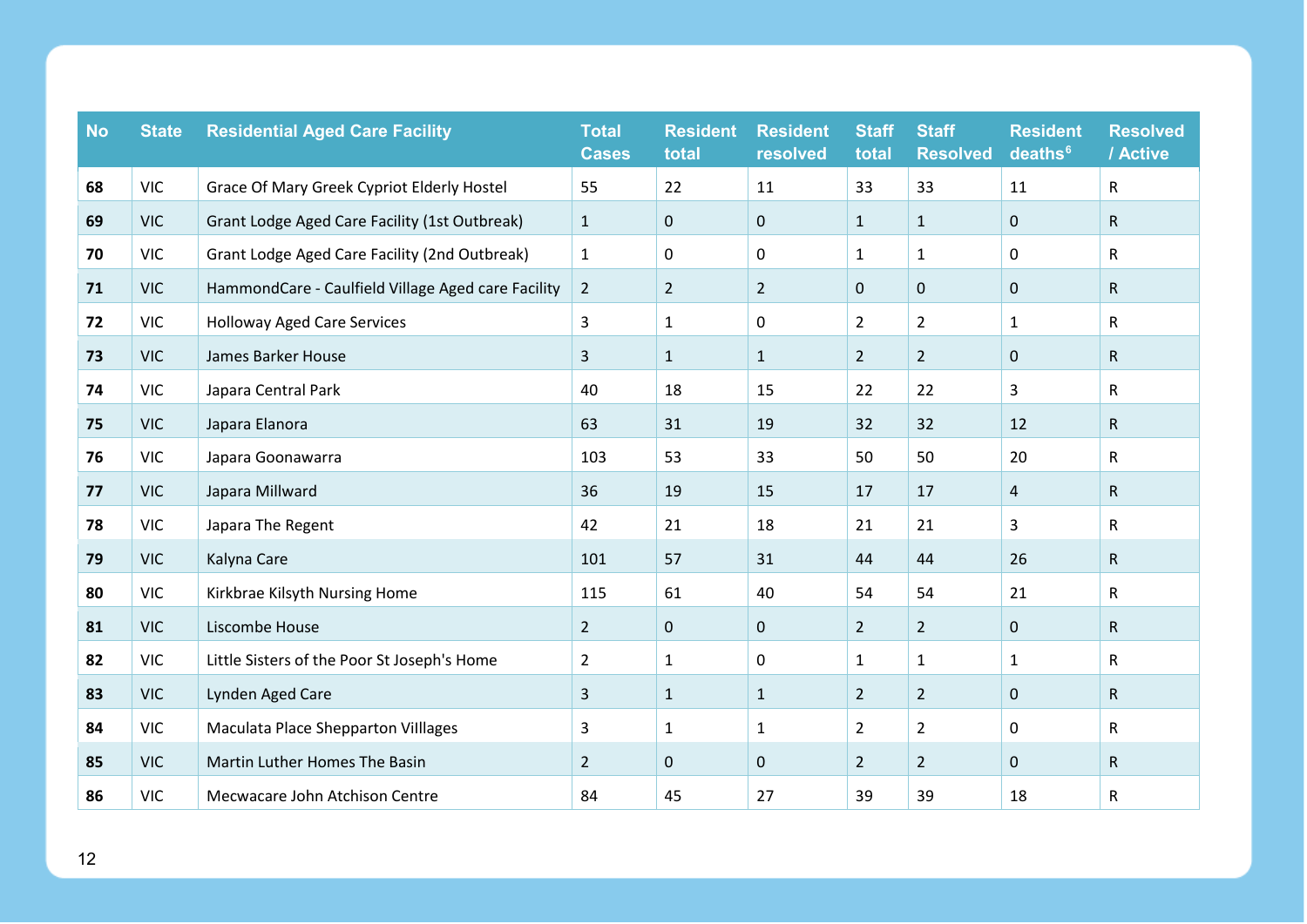| <b>No</b> | <b>State</b> | <b>Residential Aged Care Facility</b>                                                                                  | <b>Total</b><br><b>Cases</b> | <b>Resident</b><br>total | <b>Resident</b><br>resolved | <b>Staff</b><br>total | <b>Staff</b><br><b>Resolved</b> | <b>Resident</b><br>deaths <sup>6</sup> | <b>Resolved</b><br>/ Active |
|-----------|--------------|------------------------------------------------------------------------------------------------------------------------|------------------------------|--------------------------|-----------------------------|-----------------------|---------------------------------|----------------------------------------|-----------------------------|
| 87        | <b>VIC</b>   | Melbourne Hebrew Memorial Nursing Home (1st<br>Outbreak)                                                               | $\mathbf{1}$                 | $\mathbf 0$              | $\mathbf 0$                 | $\mathbf{1}$          | $\mathbf{1}$                    | $\mathbf 0$                            | $\mathsf{R}$                |
| 88        | <b>VIC</b>   | Melbourne Hebrew Memorial Nursing Home (2nd<br>Outbreak)                                                               | $\mathbf{1}$                 | 0                        | 0                           | $\mathbf{1}$          | $\mathbf{1}$                    | 0                                      | $\mathsf R$                 |
| 89        | <b>VIC</b>   | Menarock Life Emmavale Gardens                                                                                         | 4                            | $\mathbf{1}$             | $\mathbf{1}$                | $\overline{3}$        | 3                               | $\mathbf 0$                            | R                           |
| 90        | <b>VIC</b>   | Menarock Life Essendon Aged Care                                                                                       | 47                           | 20                       | 13                          | 27                    | 27                              | $\overline{7}$                         | $\mathsf{R}$                |
| 91        | <b>VIC</b>   | Menarock Life McGregor Gardens Aged Care                                                                               | 4                            | $\mathbf{1}$             | $\mathbf{1}$                | 3                     | 3                               | $\mathbf 0$                            | R                           |
| 92        | <b>VIC</b>   | Menarock Life Rosehill Aged Care Facility                                                                              | 82                           | 51                       | 34                          | 31                    | 31                              | 17                                     | R                           |
| 93        | <b>VIC</b>   | <b>Mercy Place Dandenong</b>                                                                                           | 21                           | 13                       | 10                          | 8                     | $\bf 8$                         | $\overline{3}$                         | ${\sf R}$                   |
| 94        | <b>VIC</b>   | <b>Mercy Place Montrose</b>                                                                                            | $\overline{2}$               | $\mathbf 0$              | 0                           | $\overline{2}$        | $\overline{2}$                  | $\mathbf 0$                            | R                           |
| 95        | <b>VIC</b>   | <b>Mercy Place Parkville</b>                                                                                           | 97                           | 58                       | 36                          | 39                    | 39                              | 22                                     | R.                          |
| 96        | <b>VIC</b>   | Mercy Place Templestowe                                                                                                | $\overline{2}$               | $\mathbf{1}$             | $\mathbf{1}$                | $\mathbf{1}$          | $\mathbf{1}$                    | $\mathbf 0$                            | $\mathsf{R}$                |
| 97        | <b>VIC</b>   | Mercy Place Wyndham                                                                                                    | 5                            | $\overline{2}$           | $\mathbf{1}$                | $\overline{3}$        | 3                               | $\mathbf{1}$                           | R                           |
| 98        | <b>VIC</b>   | Mitchell House Hostel Morwell                                                                                          | $\overline{2}$               | $\mathbf{1}$             | $\mathbf{1}$                | $\mathbf{1}$          | $\mathbf{1}$                    | $\mathbf 0$                            | R                           |
| 99        | <b>VIC</b>   | Montefiore Homes Community Residence Jewish<br>Care Hannah and Daryl Cohen Centre Windsor<br><b>Aged Care Facility</b> | 67                           | 33                       | 31                          | 34                    | 34                              | $\overline{2}$                         | $\mathsf{R}$                |
| 100       | <b>VIC</b>   | Opal Hobsons Bay Altona North                                                                                          | 37                           | 22                       | 13                          | 15                    | 15                              | 9                                      | $\mathsf{R}$                |
| 101       | <b>VIC</b>   | Opal South Valley                                                                                                      | 56                           | 32                       | 24                          | 24                    | 24                              | 8                                      | R                           |
| 102       | <b>VIC</b>   | <b>Outlook Gardens Aged Care</b>                                                                                       | 99                           | 41                       | 28                          | 58                    | 58                              | 13                                     | R                           |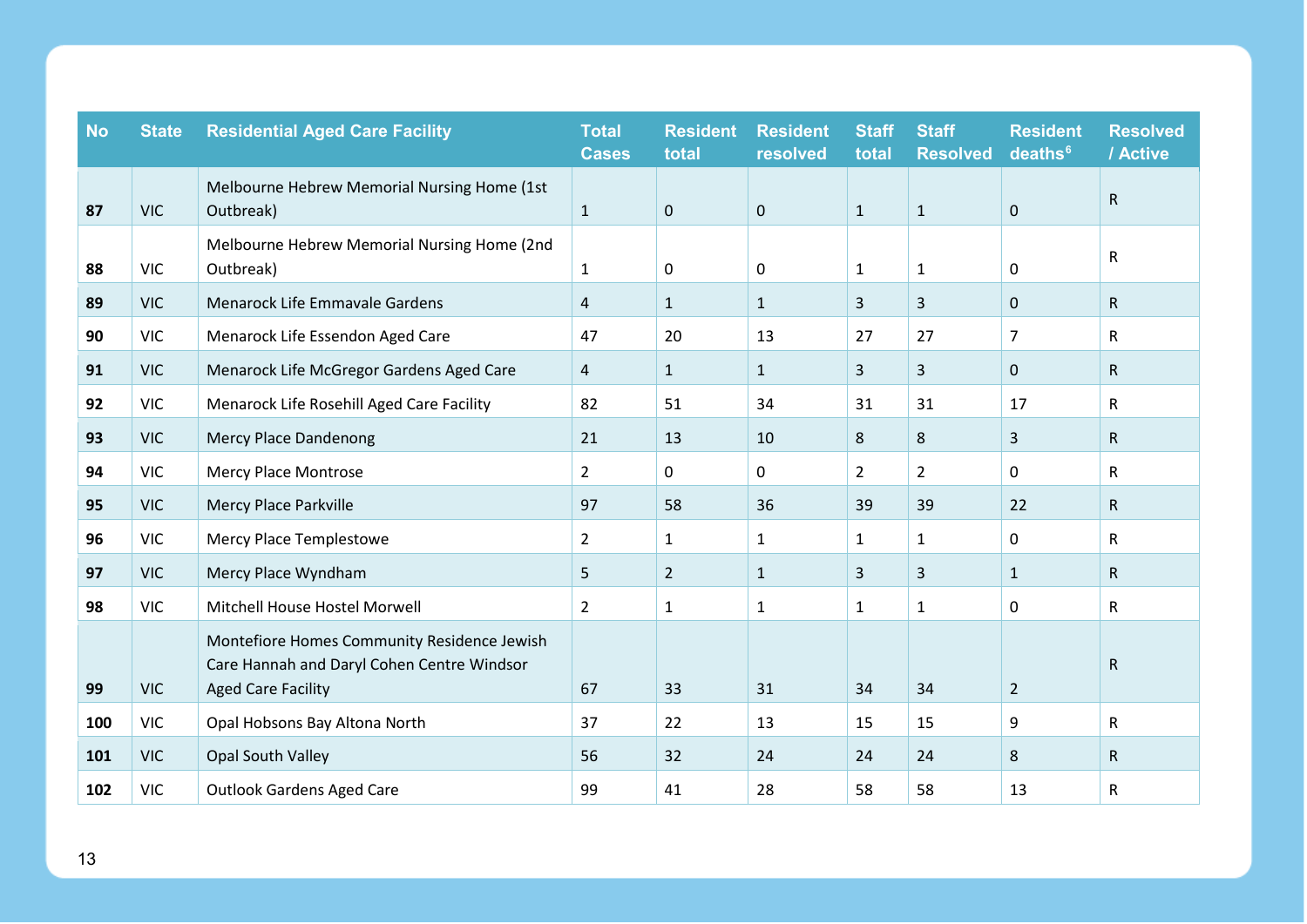| <b>No</b> | <b>State</b> | <b>Residential Aged Care Facility</b>                   | <b>Total</b><br><b>Cases</b> | <b>Resident</b><br>total | <b>Resident</b><br>resolved | <b>Staff</b><br>total | <b>Staff</b><br><b>Resolved</b> | <b>Resident</b><br>deaths <sup>6</sup> | <b>Resolved</b><br>/ Active |
|-----------|--------------|---------------------------------------------------------|------------------------------|--------------------------|-----------------------------|-----------------------|---------------------------------|----------------------------------------|-----------------------------|
| 103       | <b>VIC</b>   | Point Cook Manor Aged Care                              | $2^{\circ}$                  | $\mathbf 0$              | $\mathbf 0$                 | $\overline{2}$        | $\overline{2}$                  | $\mathbf 0$                            | $\mathsf{R}$                |
| 104       | <b>VIC</b>   | Princeton View                                          | 71                           | 28                       | 19                          | 43                    | 43                              | 9                                      | R                           |
| 105       | <b>VIC</b>   | <b>Rathdowne Place Carlton</b>                          | 9                            | $\mathbf{1}$             | $\mathbf{1}$                | 8                     | 8                               | $\pmb{0}$                              | $\mathsf{R}$                |
| 106       | <b>VIC</b>   | Regis Brighton                                          | 67                           | 24                       | 13                          | 43                    | 43                              | 11                                     | $\mathsf{R}$                |
| 107       | <b>VIC</b>   | Regis Cranbourne                                        | $2^{\circ}$                  | $\pmb{0}$                | $\mathbf 0$                 | $\overline{2}$        | $\overline{2}$                  | $\mathbf 0$                            | $\mathsf{R}$                |
| 108       | <b>VIC</b>   | Regis Fawkner                                           | 5                            | 4                        | 3                           | $\mathbf{1}$          | $\mathbf{1}$                    | $\mathbf{1}$                           | $\mathsf{R}$                |
| 109       | <b>VIC</b>   | <b>Regis Macleod</b>                                    | $2^{\circ}$                  | $\pmb{0}$                | $\mathbf 0$                 | $\overline{2}$        | $\overline{2}$                  | $\pmb{0}$                              | $\mathsf{R}$                |
| 110       | <b>VIC</b>   | Regis Macleod (2nd Outbreak)                            | $\overline{2}$               | 0                        | $\mathbf 0$                 | $\overline{2}$        | $\overline{2}$                  | 0                                      | R                           |
| 111       | <b>VIC</b>   | <b>Riddell Gardens Hostel</b>                           | $2^{\circ}$                  | $\overline{2}$           | $\mathbf 0$                 | 0                     | $\mathbf 0$                     | $\overline{2}$                         | $\mathsf{R}$                |
| 112       | <b>VIC</b>   | Royal Freemasons Gregory Lodge                          | 66                           | 39                       | 24                          | 27                    | 27                              | 15                                     | $\mathsf{R}$                |
| 113       | <b>VIC</b>   | Royal Freemasons Monash Gardens Hostel                  | $\overline{2}$               | $\mathbf 0$              | $\mathbf 0$                 | $\overline{2}$        | $\overline{2}$                  | $\pmb{0}$                              | R                           |
| 114       | <b>VIC</b>   | Sheridan Aged Care (Kyabram District Health<br>Service) | 3                            | 0                        | $\mathbf 0$                 | 3                     | $\overline{3}$                  | 0                                      | R                           |
| 115       | <b>VIC</b>   | St Basil's Homes for the Aged in Victoria               | 191                          | 94                       | 49                          | 97                    | 97                              | 45                                     | $\mathsf{R}$                |
| 116       | <b>VIC</b>   | St Vincent's Care Services Eltham - Eltham Lodge        | $2^{\circ}$                  | 0                        | 0                           | $\overline{2}$        | $\overline{2}$                  | 0                                      | $\mathsf{R}$                |
| 117       | <b>VIC</b>   | <b>Sutton Park Assisted Aged Care</b>                   | 77                           | 46                       | 39                          | 31                    | 31                              | $\overline{7}$                         | $\mathsf{R}$                |
| 118       | <b>VIC</b>   | Twin Parks Aged Care Centre                             | 125                          | 79                       | 57                          | 46                    | 46                              | 22                                     | R                           |
| 119       | <b>VIC</b>   | Uniting AgeWell Box Hill                                | $\overline{2}$               | $\pmb{0}$                | $\mathbf 0$                 | $\overline{2}$        | $\overline{2}$                  | $\pmb{0}$                              | $\mathsf{R}$                |
| 120       | <b>VIC</b>   | Uniting AgeWell Kingsville                              | $\overline{a}$               | 0                        | $\boldsymbol{0}$            | $\overline{2}$        | $\overline{2}$                  | 0                                      | R                           |